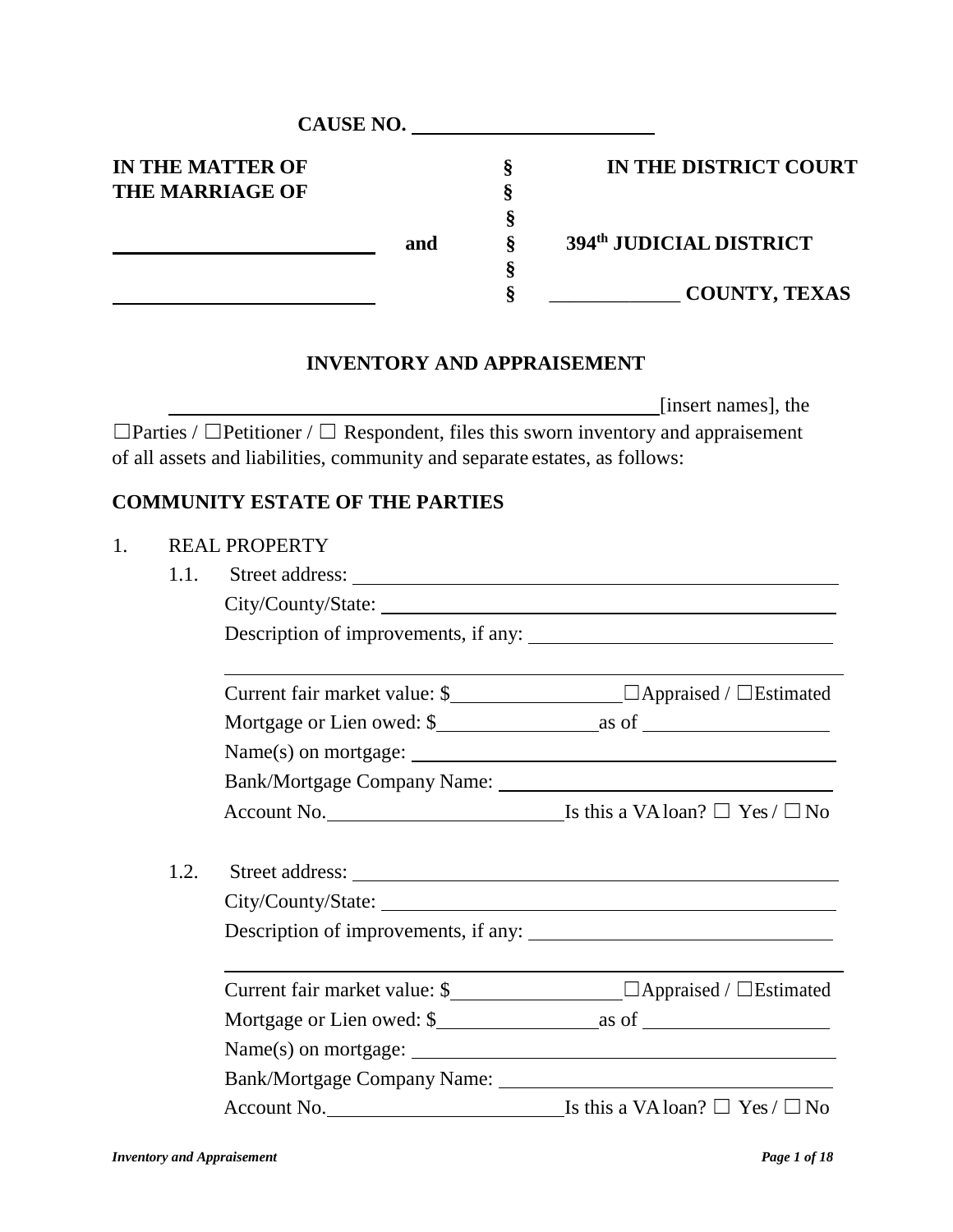### 2. CASH AND ACCOUNTS WITH FINANCIALINSTITUTIONS

| 2.1. | Name of Financial Institution:                                                                                                                              |  |  |  |
|------|-------------------------------------------------------------------------------------------------------------------------------------------------------------|--|--|--|
|      | Account Number:                                                                                                                                             |  |  |  |
|      | Type of Account: $\Box$ Checking / $\Box$ Savings / $\Box$ IRA / $\Box$ Money Market<br>$\Box$ Trust / $\Box$ Stock Trading / $\Box$ Certificate of Deposit |  |  |  |
|      |                                                                                                                                                             |  |  |  |
|      |                                                                                                                                                             |  |  |  |
|      |                                                                                                                                                             |  |  |  |
| 2.2. |                                                                                                                                                             |  |  |  |
|      |                                                                                                                                                             |  |  |  |
|      | Type of Account: $\Box$ Checking / $\Box$ Savings / $\Box$ IRA / $\Box$ Money Market<br>$\Box$ Trust / $\Box$ Stock Trading / $\Box$ Certificate of Deposit |  |  |  |
|      | $Name(s) on account: ____________$                                                                                                                          |  |  |  |
|      |                                                                                                                                                             |  |  |  |
|      |                                                                                                                                                             |  |  |  |
| 2.3. |                                                                                                                                                             |  |  |  |
|      |                                                                                                                                                             |  |  |  |
|      | Type of Account: $\Box$ Checking / $\Box$ Savings / $\Box$ IRA / $\Box$ Money Market<br>$\Box$ Trust / $\Box$ Stock Trading / $\Box$ Certificate of Deposit |  |  |  |
|      | $Name(s)$ on account:                                                                                                                                       |  |  |  |
|      |                                                                                                                                                             |  |  |  |
|      |                                                                                                                                                             |  |  |  |
| 2.4. | Name of Financial Institution: Name of Financial Institution:                                                                                               |  |  |  |
|      | Account Number:                                                                                                                                             |  |  |  |
|      | Type of Account: $\Box$ Checking / $\Box$ Savings / $\Box$ IRA / $\Box$ Money Market<br>$\Box$ Trust / $\Box$ Stock Trading / $\Box$ Certificate of Deposit |  |  |  |
|      | $Name(s)$ on account:                                                                                                                                       |  |  |  |
|      | Balance: \$                                                                                                                                                 |  |  |  |
|      |                                                                                                                                                             |  |  |  |
| 2.5. |                                                                                                                                                             |  |  |  |
|      | <b>Account Number:</b>                                                                                                                                      |  |  |  |
|      | Type of Account: $\Box$ Checking / $\Box$ Savings / $\Box$ IRA / $\Box$ Money Market<br>$\Box$ Trust / $\Box$ Stock Trading / $\Box$ Certificate of Deposit |  |  |  |
|      | $Name(s) on account: ____________$                                                                                                                          |  |  |  |
|      |                                                                                                                                                             |  |  |  |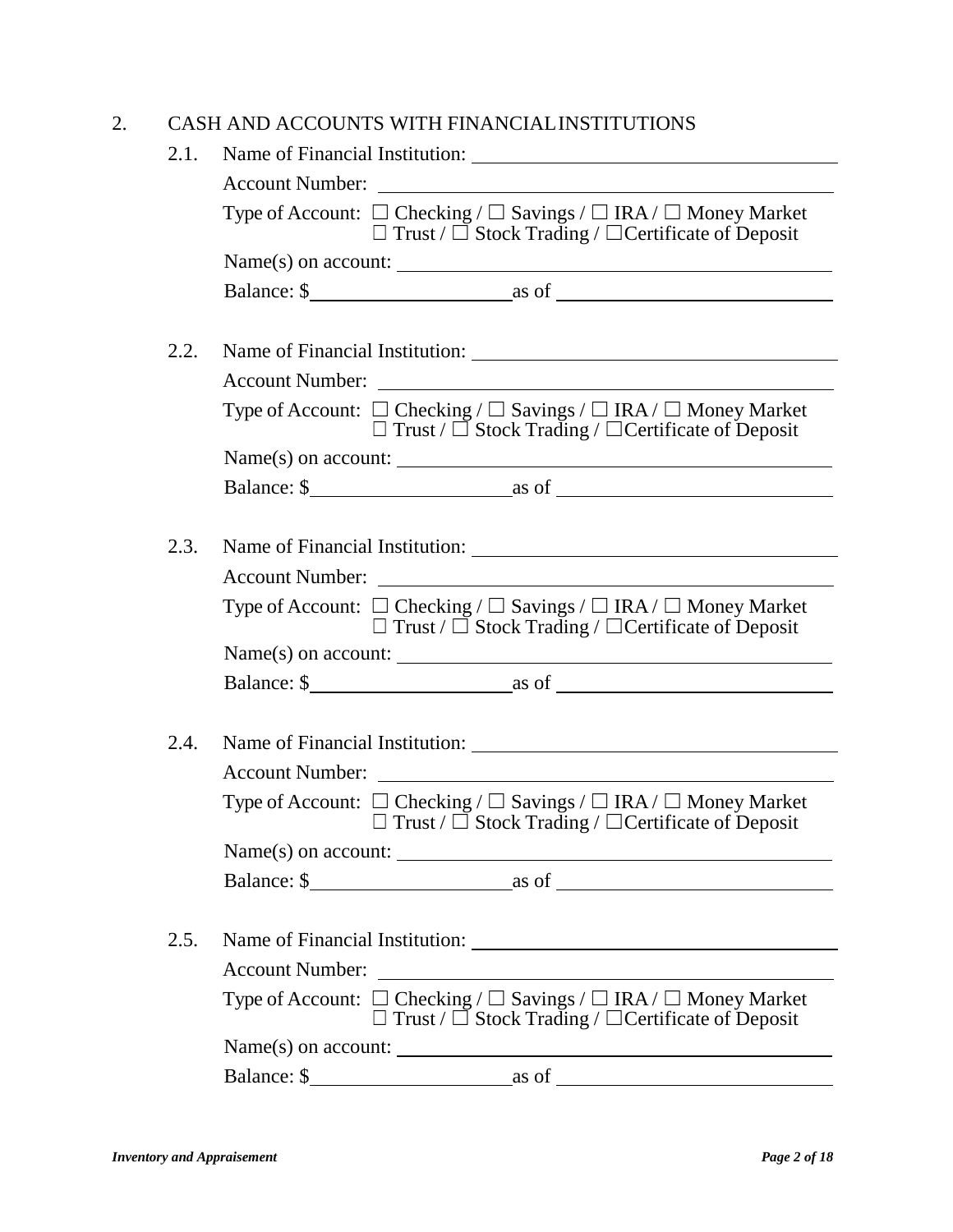# 3. ACCOUNTS RECEIVABLE (MONEY OWED TO YOU BY SOMEONE ELSE)

| Debtor's Relationship to you:                                                                                                            |  |  |  |  |  |
|------------------------------------------------------------------------------------------------------------------------------------------|--|--|--|--|--|
|                                                                                                                                          |  |  |  |  |  |
| Is the debt evidenced in writing? $\Box$ Yes / $\Box$ No - If "Yes" attach a copy                                                        |  |  |  |  |  |
| Is the debt secured? $\Box$ Yes / $\Box$ No - If "Yes" describe:                                                                         |  |  |  |  |  |
|                                                                                                                                          |  |  |  |  |  |
|                                                                                                                                          |  |  |  |  |  |
|                                                                                                                                          |  |  |  |  |  |
|                                                                                                                                          |  |  |  |  |  |
| Is the debt evidenced in writing? $\Box$ Yes / $\Box$ No - If "Yes" attach a copy                                                        |  |  |  |  |  |
| Is the debt secured? $\Box$ Yes / $\Box$ No - If "Yes" describe:                                                                         |  |  |  |  |  |
|                                                                                                                                          |  |  |  |  |  |
|                                                                                                                                          |  |  |  |  |  |
| Debtor's Relationship to you:                                                                                                            |  |  |  |  |  |
|                                                                                                                                          |  |  |  |  |  |
| Is the debt evidenced in writing? $\Box$ Yes / $\Box$ No - If "Yes" attach a copy                                                        |  |  |  |  |  |
| Is the debt secured? $\Box$ Yes / $\Box$ No - If "Yes" describe:                                                                         |  |  |  |  |  |
|                                                                                                                                          |  |  |  |  |  |
| Name of Debtor:<br><u> 1989 - Johann Stoff, deutscher Stoffen und der Stoffen und der Stoffen und der Stoffen und der Stoffen und de</u> |  |  |  |  |  |
|                                                                                                                                          |  |  |  |  |  |
|                                                                                                                                          |  |  |  |  |  |
| Is the debt evidenced in writing? $\Box$ Yes / $\Box$ No - If "Yes" attach a copy                                                        |  |  |  |  |  |
| Is the debt secured? $\Box$ Yes / $\Box$ No - If "Yes" describe:                                                                         |  |  |  |  |  |
| Current loan balance: \$                                                                                                                 |  |  |  |  |  |
|                                                                                                                                          |  |  |  |  |  |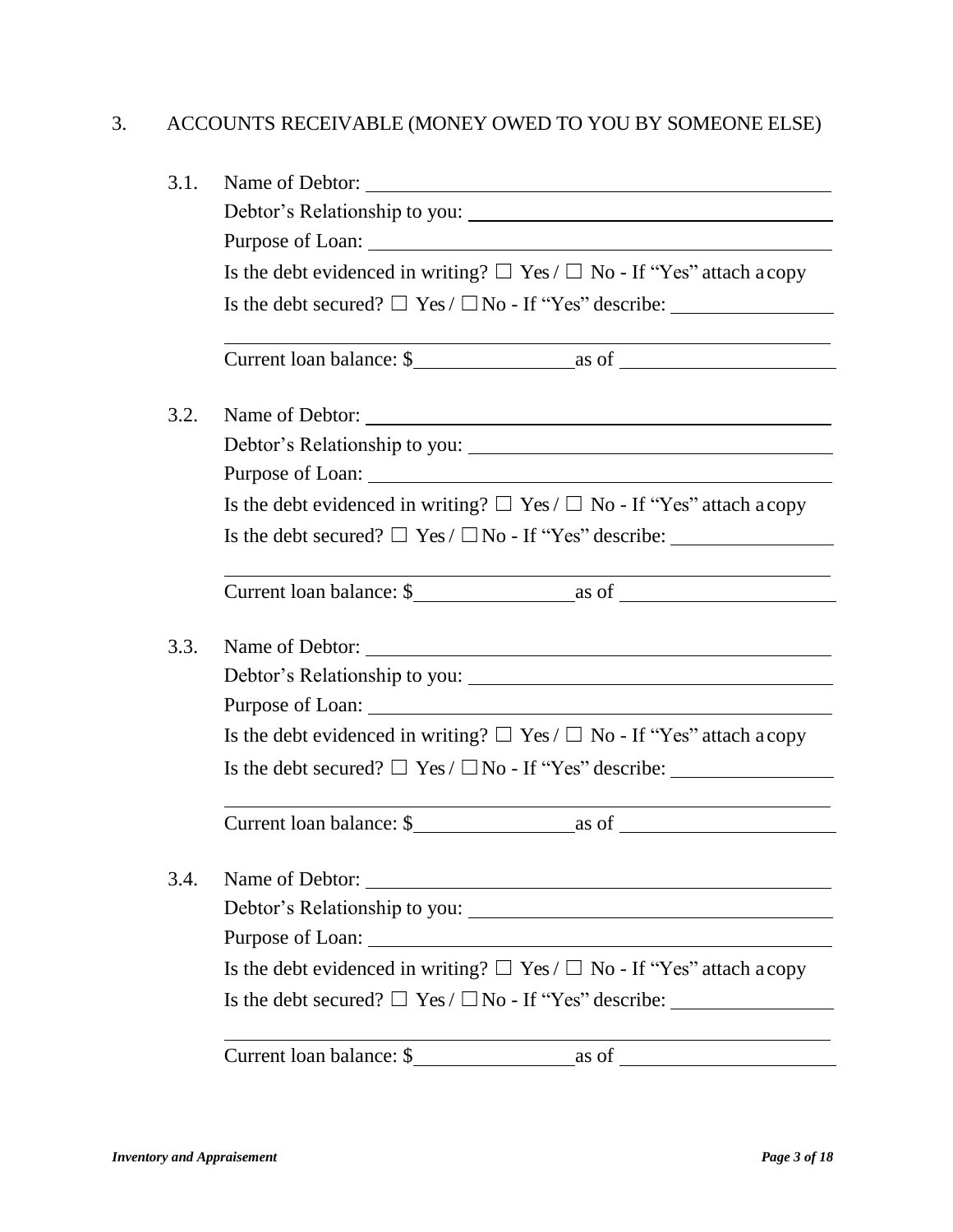#### 4. RETIREMENT ACCOUNTS TO WHICH YOU CONTRIBUTED DURING MARRIAGE

| 4.1. |                                                                       |                                                                            |  |  |  |
|------|-----------------------------------------------------------------------|----------------------------------------------------------------------------|--|--|--|
|      |                                                                       |                                                                            |  |  |  |
|      | Type of Account: $\Box$ 401K / $\Box$ KEOGH / $\Box$ Defined Benefits |                                                                            |  |  |  |
|      |                                                                       | $Name(s)$ on account: $\_\_$                                               |  |  |  |
|      |                                                                       |                                                                            |  |  |  |
|      |                                                                       | Current Balance: \$_________________________(attach most recent statement) |  |  |  |
|      |                                                                       | Value on date married: \$ (if more than \$0 attach proof)                  |  |  |  |
| 4.2. |                                                                       |                                                                            |  |  |  |
|      |                                                                       |                                                                            |  |  |  |
|      | Type of Account: $\Box$ 401K / $\Box$ KEOGH / $\Box$ Defined Benefits |                                                                            |  |  |  |
|      |                                                                       |                                                                            |  |  |  |
|      |                                                                       |                                                                            |  |  |  |
|      |                                                                       |                                                                            |  |  |  |
|      |                                                                       |                                                                            |  |  |  |
| 4.3. |                                                                       |                                                                            |  |  |  |
|      | <b>Account Number:</b>                                                | <u> 1980 - Johann Stein, fransk politik (d. 1980)</u>                      |  |  |  |
|      | Type of Account: $\Box$ 401K / $\Box$ KEOGH / $\Box$ Defined Benefits |                                                                            |  |  |  |
|      | $Name(s) on account: \_$                                              |                                                                            |  |  |  |
|      |                                                                       |                                                                            |  |  |  |
|      |                                                                       |                                                                            |  |  |  |
|      |                                                                       |                                                                            |  |  |  |
| 4.4. |                                                                       |                                                                            |  |  |  |
|      |                                                                       |                                                                            |  |  |  |
|      | Type of Account: $\Box$ 401K / $\Box$ KEOGH / $\Box$ Defined Benefits |                                                                            |  |  |  |
|      | Name(s) on account:                                                   |                                                                            |  |  |  |
|      |                                                                       |                                                                            |  |  |  |
|      |                                                                       |                                                                            |  |  |  |
|      |                                                                       |                                                                            |  |  |  |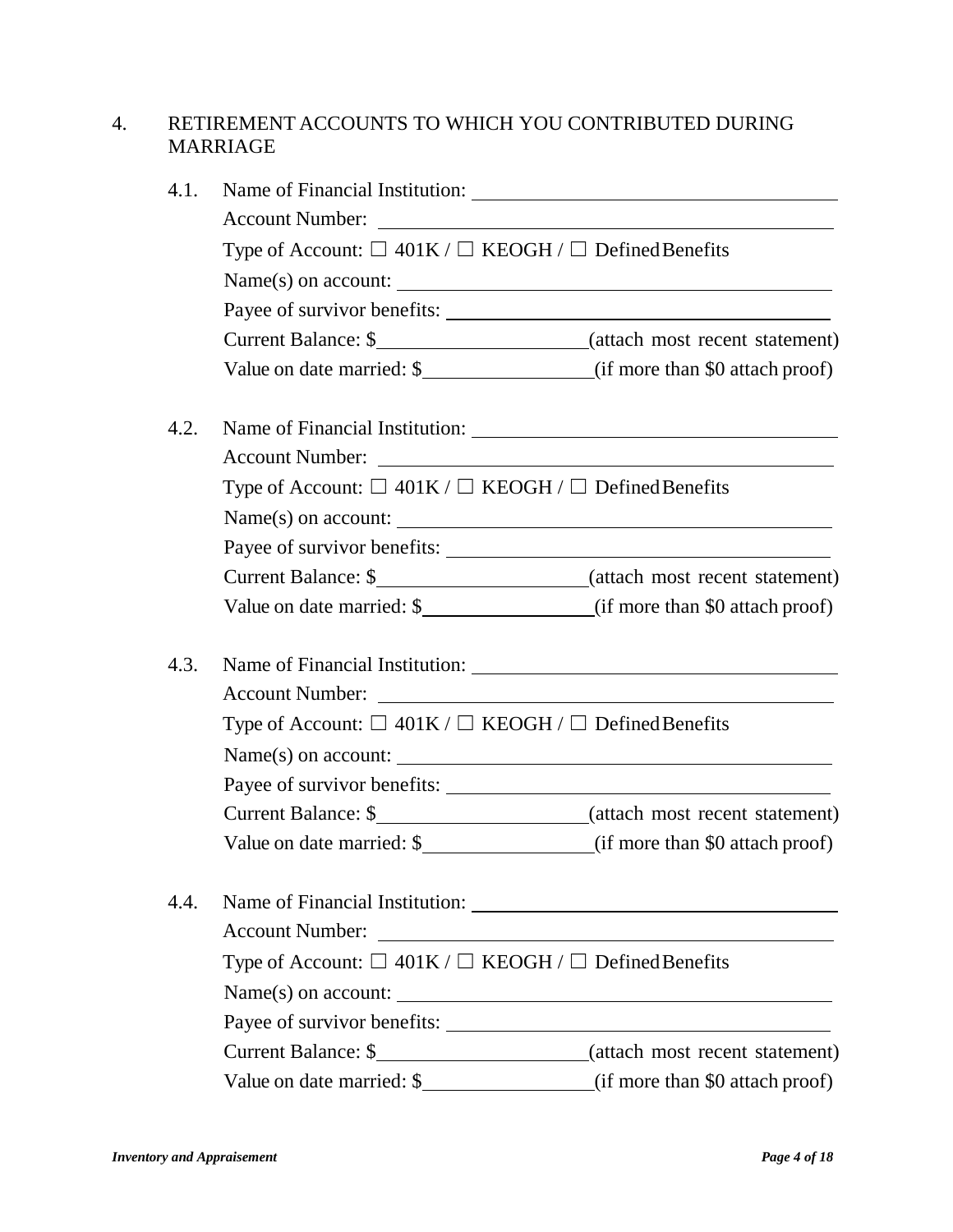#### 5. COMPANY AND/OR GOVERNMENT RETIREMENT BENEFITS

| 5.1 |                                                                                           |  |  |  |  |
|-----|-------------------------------------------------------------------------------------------|--|--|--|--|
|     |                                                                                           |  |  |  |  |
|     | Plan type: □Company □Government □Military □Rail Road □Other                               |  |  |  |  |
|     |                                                                                           |  |  |  |  |
|     | $\Box$ Years / $\Box$ Months credible service - current:                                  |  |  |  |  |
|     | $\Box$ Years / $\Box$ Months credible service - on date of marriage: $\Box$               |  |  |  |  |
|     |                                                                                           |  |  |  |  |
|     | Is there a loan against this plan? $\Box$ Yes / $\Box$ No; If "Yes" balance\$             |  |  |  |  |
|     |                                                                                           |  |  |  |  |
| 5.2 |                                                                                           |  |  |  |  |
|     |                                                                                           |  |  |  |  |
|     | Plan type: □Company □Government □Military □Rail Road □Other                               |  |  |  |  |
|     |                                                                                           |  |  |  |  |
|     |                                                                                           |  |  |  |  |
|     | $\Box$ Years / $\Box$ Months credible service - on date of marriage: $\Box$               |  |  |  |  |
|     |                                                                                           |  |  |  |  |
|     | Is there a loan against this plan? $\Box$ Yes / $\Box$ No; If "Yes" balance\$             |  |  |  |  |
|     |                                                                                           |  |  |  |  |
| 5.3 |                                                                                           |  |  |  |  |
|     |                                                                                           |  |  |  |  |
|     | Plan type: $\Box$ Company $\Box$ Government $\Box$ Military $\Box$ Rail Road $\Box$ Other |  |  |  |  |
|     | Employee Starting Date:<br><u> 1980 - Johann Barn, fransk politik fotograf (d. 1980)</u>  |  |  |  |  |
|     | $\Box$ Years / $\Box$ Months credible service - current: $\Box$                           |  |  |  |  |
|     | $\Box$ Years / $\Box$ Months credible service - on date of marriage:                      |  |  |  |  |
|     | Percentage employee is vested:                                                            |  |  |  |  |
|     | Is there a loan against this plan? $\Box$ Yes / $\Box$ No; If "Yes" balance\$             |  |  |  |  |
|     |                                                                                           |  |  |  |  |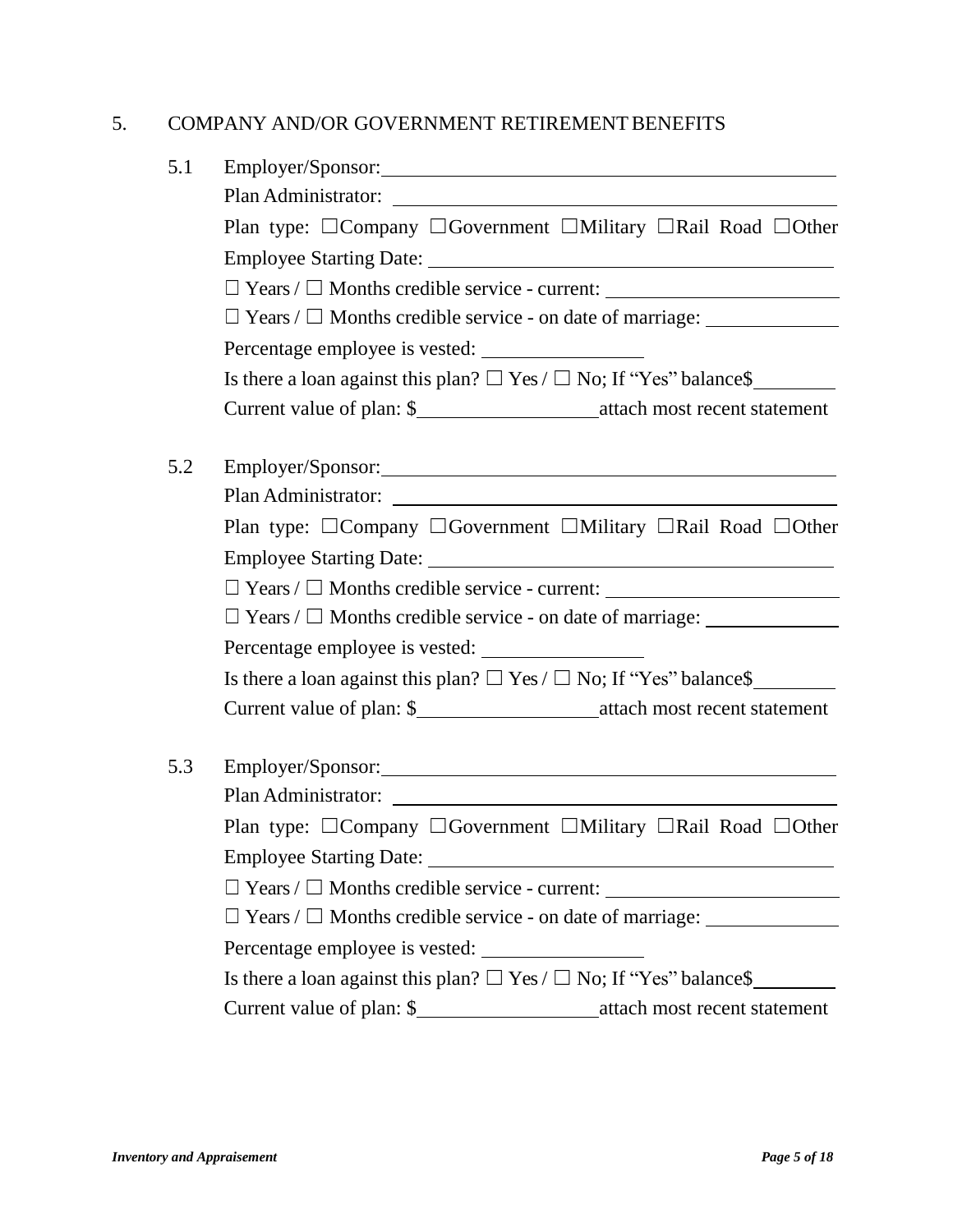#### 6. HUSBAND'S OTHER DEFERRED COMPENSATION BENEFITS

| 6.1 |                                                                                         |  |  |  |
|-----|-----------------------------------------------------------------------------------------|--|--|--|
|     | Value: Vesting date:                                                                    |  |  |  |
|     | Is Husband vested? $\Box$ Yes $\Box$ No; If "No" what event triggers vestment?          |  |  |  |
|     | 6.2                                                                                     |  |  |  |
|     | Value: Vesting date:                                                                    |  |  |  |
|     | Is Husband vested? $\Box$ Yes $\Box$ No; If "No" what event triggers vestment?          |  |  |  |
| 7.  | WIFE'S OTHER DEFERRED COMPENSATION BENEFITS                                             |  |  |  |
| 7.1 |                                                                                         |  |  |  |
|     | Value: Vesting date:                                                                    |  |  |  |
|     | Is Wife vested? $\Box$ Yes $\Box$ No; If "No" what event triggers vestment?             |  |  |  |
|     | 7.2                                                                                     |  |  |  |
|     | Value: Vesting date:                                                                    |  |  |  |
|     | Is Wife vested? $\Box$ Yes $\Box$ No; If "No" what event triggers vestment?             |  |  |  |
| 8.  | LIFE INSURANCE AND ANNUITIES                                                            |  |  |  |
|     | 8.1<br>Company Name:                                                                    |  |  |  |
|     | Policy type: $\Box$ Term $\Box$ Whole Life $\Box$ Universal $\Box$ Annuity $\Box$ Other |  |  |  |
|     | Name of Insured: <u>New York:</u> No Owner: □Yes □No                                    |  |  |  |
|     |                                                                                         |  |  |  |
|     |                                                                                         |  |  |  |
|     | Date issued: Face Value: \$                                                             |  |  |  |
|     | Cash surrender value on date of marriage: \$                                            |  |  |  |
|     |                                                                                         |  |  |  |
|     | Is there a loan against? $\Box$ Yes $\Box$ No If "Yes" what is owed: \$                 |  |  |  |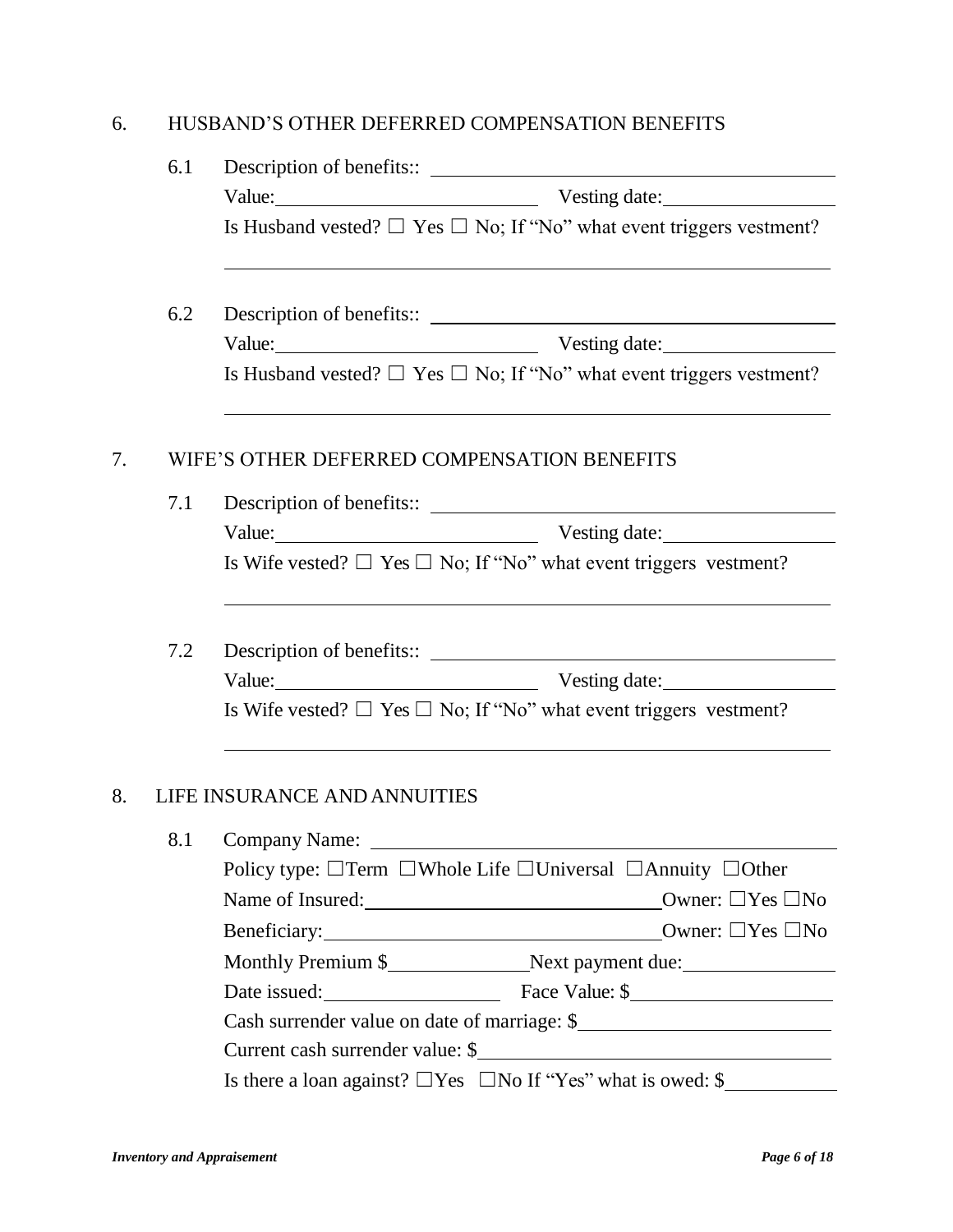|    | 8.2 |                                                                                                             |
|----|-----|-------------------------------------------------------------------------------------------------------------|
|    |     | Policy type: □Term □Whole Life □Universal □Annuity □Other                                                   |
|    |     | Name of Insured: <u>New York:</u> No Owner: □Yes □No                                                        |
|    |     |                                                                                                             |
|    |     |                                                                                                             |
|    |     | Date issued: Face Value: \$                                                                                 |
|    |     | Cash surrender value on date of marriage: \$                                                                |
|    |     | Current cash surrender value: \$                                                                            |
|    |     | Is there a loan against? $\Box$ Yes $\Box$ No If "Yes" what is owed: \$                                     |
|    | 8.3 |                                                                                                             |
|    |     | Policy type: □Term □Whole Life □Universal □Annuity □Other                                                   |
|    |     | Name of Insured: <u>New York:</u> No Owner: □Yes □No                                                        |
|    |     |                                                                                                             |
|    |     |                                                                                                             |
|    |     | Date issued: Face Value: \$                                                                                 |
|    |     | Cash surrender value on date of marriage: \$                                                                |
|    |     | Current cash surrender value: \$                                                                            |
|    |     | Is there a loan against? $\Box$ Yes $\Box$ No If "Yes" what is owed: \$                                     |
| 9. |     | PUBLICLY TRADED STOCKS, BONDS, AND OTHER SECURITIES                                                         |
|    | 9.  |                                                                                                             |
|    |     | Security type: □Stock □Futures □Treasury Bills □Bonds □Options                                              |
|    |     | Current Market Value of all shares /contracts controlled: \$                                                |
|    |     |                                                                                                             |
|    |     | $Pledged?: \Box Yes \Box No If "Yes", give details: \_\_$                                                   |
|    |     | ,我们也不能在这里的时候,我们也不能在这里的时候,我们也不能会在这里的时候,我们也不能会在这里的时候,我们也不能会在这里的时候,我们也不能会在这里的时候,我们也                            |
|    |     |                                                                                                             |
|    | 9.2 |                                                                                                             |
|    |     | Security type: $\square$ Stock $\square$ Futures $\square$ Treasury Bills $\square$ Bonds $\square$ Options |
|    |     |                                                                                                             |
|    |     | Current Market Value of all shares /contracts controlled: \$                                                |
|    |     |                                                                                                             |
|    |     | $Pledged?: \Box Yes \Box No If "Yes", give details: \_\_$                                                   |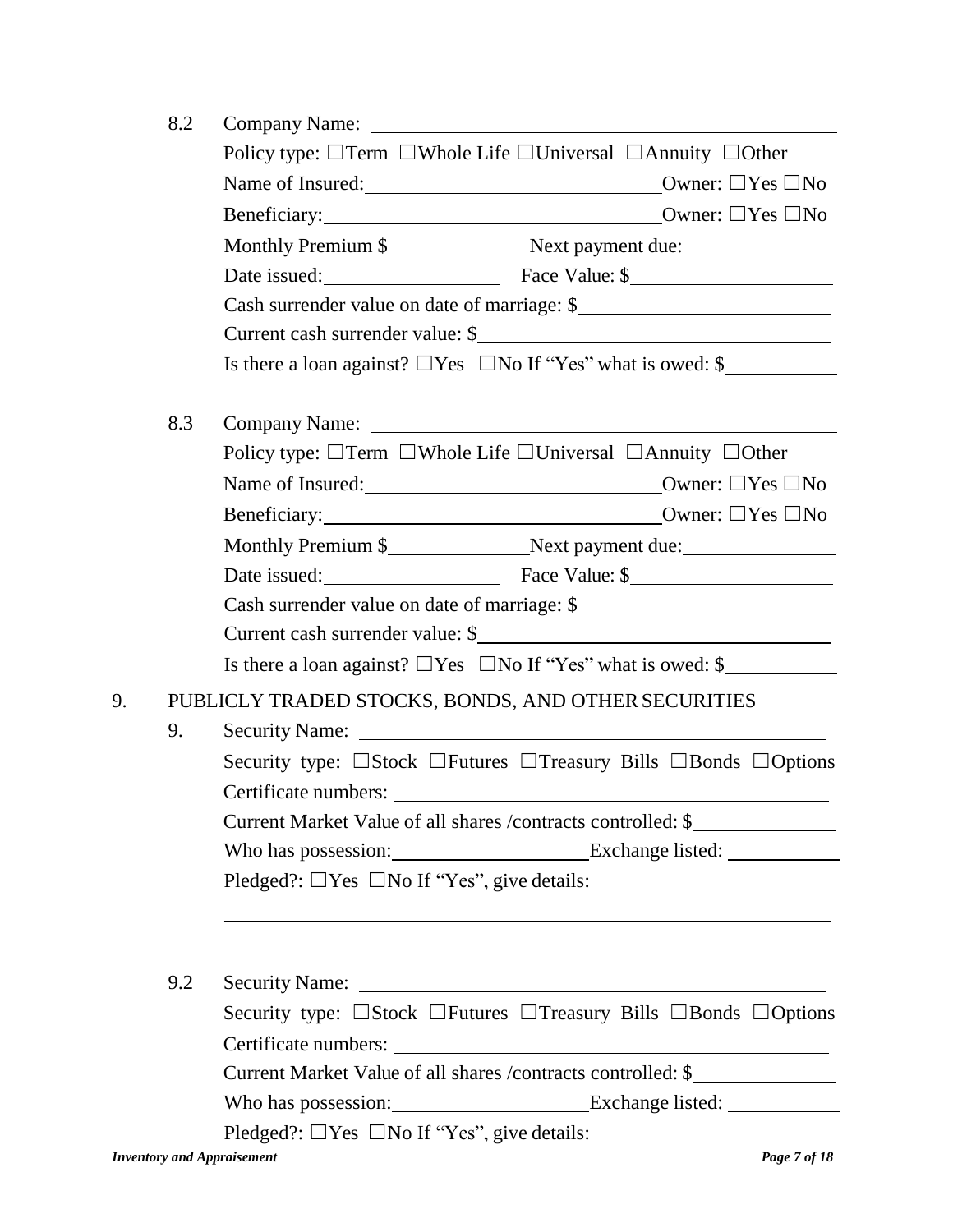## 10. CLOSELY HELD BUSINESS INTERESTS

|      |  |  | $\square$ Sole Proprietorship $\square$ Partnership $\square d/b/a$ $\square$ LLC $\square$ Inc $\square$ PA/PC |  |
|------|--|--|-----------------------------------------------------------------------------------------------------------------|--|
|      |  |  |                                                                                                                 |  |
|      |  |  |                                                                                                                 |  |
|      |  |  | MOTOR VEHICLES (BOATS, AIRPLANES, MOTORCYCLES, TRAILERS)                                                        |  |
| 11.1 |  |  |                                                                                                                 |  |
|      |  |  | Name on Title: Plate: Plate:                                                                                    |  |
|      |  |  |                                                                                                                 |  |
|      |  |  |                                                                                                                 |  |
|      |  |  |                                                                                                                 |  |
|      |  |  | 11.2 Year: Make: Make: Model: Model:                                                                            |  |
|      |  |  | Name on Title: Plate: Plate:                                                                                    |  |
|      |  |  |                                                                                                                 |  |
|      |  |  |                                                                                                                 |  |
|      |  |  |                                                                                                                 |  |
|      |  |  | 11.3 Year: Make: Make: Model: Model:                                                                            |  |
|      |  |  | Name on Title: Plate: Plate:                                                                                    |  |
|      |  |  |                                                                                                                 |  |
|      |  |  |                                                                                                                 |  |
|      |  |  |                                                                                                                 |  |
| 11.4 |  |  |                                                                                                                 |  |
|      |  |  | Name on Title: Plate: Plate:                                                                                    |  |
|      |  |  |                                                                                                                 |  |
|      |  |  |                                                                                                                 |  |
|      |  |  |                                                                                                                 |  |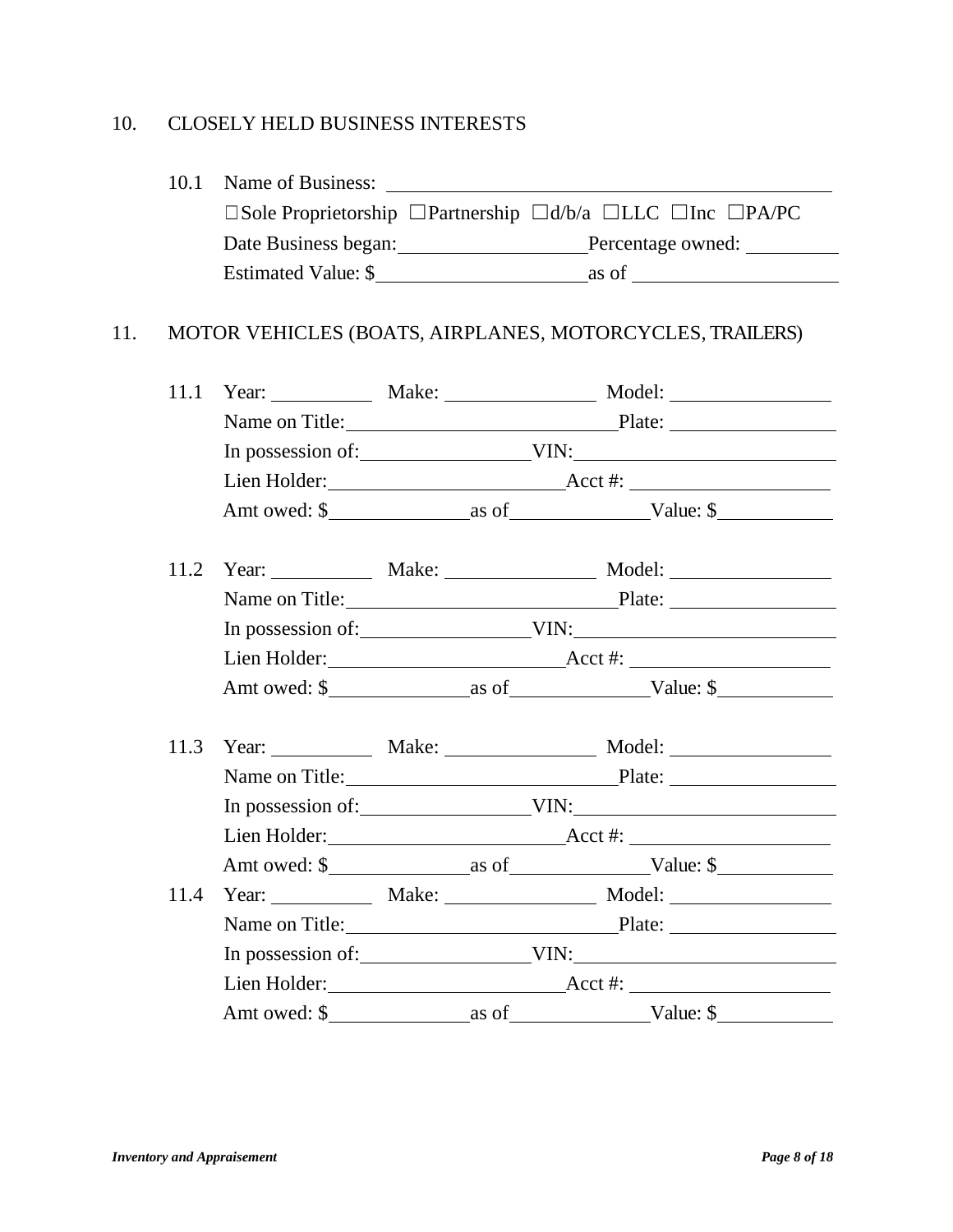| 11.5 | Year: $\_\_$                                  |              |                                                                                                                                                                                                                                                                                                                                                                                                                                 |                                 |  |
|------|-----------------------------------------------|--------------|---------------------------------------------------------------------------------------------------------------------------------------------------------------------------------------------------------------------------------------------------------------------------------------------------------------------------------------------------------------------------------------------------------------------------------|---------------------------------|--|
|      |                                               |              |                                                                                                                                                                                                                                                                                                                                                                                                                                 | Name on Title: Plate: Plate:    |  |
|      |                                               |              |                                                                                                                                                                                                                                                                                                                                                                                                                                 |                                 |  |
|      |                                               |              |                                                                                                                                                                                                                                                                                                                                                                                                                                 |                                 |  |
|      |                                               |              |                                                                                                                                                                                                                                                                                                                                                                                                                                 |                                 |  |
| 11.6 |                                               |              |                                                                                                                                                                                                                                                                                                                                                                                                                                 | Year: Make: Make: Model: Model: |  |
|      |                                               |              |                                                                                                                                                                                                                                                                                                                                                                                                                                 | Name on Title: Plate: Plate:    |  |
|      |                                               |              |                                                                                                                                                                                                                                                                                                                                                                                                                                 | In possession of: VIN: VIN:     |  |
|      |                                               |              |                                                                                                                                                                                                                                                                                                                                                                                                                                 |                                 |  |
|      |                                               |              |                                                                                                                                                                                                                                                                                                                                                                                                                                 |                                 |  |
| 12.1 | Furniture:                                    |              | $\frac{\text{S}}{\text{S}}$                                                                                                                                                                                                                                                                                                                                                                                                     |                                 |  |
| 12.2 | Antiques:                                     |              |                                                                                                                                                                                                                                                                                                                                                                                                                                 |                                 |  |
|      |                                               |              | $\frac{1}{2}$                                                                                                                                                                                                                                                                                                                                                                                                                   |                                 |  |
|      | 12.3 Artwork                                  |              | $\frac{1}{2}$ $\frac{1}{2}$ $\frac{1}{2}$ $\frac{1}{2}$ $\frac{1}{2}$ $\frac{1}{2}$ $\frac{1}{2}$ $\frac{1}{2}$ $\frac{1}{2}$ $\frac{1}{2}$ $\frac{1}{2}$ $\frac{1}{2}$ $\frac{1}{2}$ $\frac{1}{2}$ $\frac{1}{2}$ $\frac{1}{2}$ $\frac{1}{2}$ $\frac{1}{2}$ $\frac{1}{2}$ $\frac{1}{2}$ $\frac{1}{2}$ $\frac{1}{2}$                                                                                                             |                                 |  |
|      | 12.4 Household misc.                          |              | $\frac{\text{S}}{\text{S}}$                                                                                                                                                                                                                                                                                                                                                                                                     |                                 |  |
|      | 12.5 Firearms:                                |              | $\sim$                                                                                                                                                                                                                                                                                                                                                                                                                          |                                 |  |
| 12.6 | <b>Sporting Equipment:</b>                    |              | $\frac{1}{\sqrt{1-\frac{1}{2}}}\frac{1}{\sqrt{1-\frac{1}{2}}}\frac{1}{\sqrt{1-\frac{1}{2}}}\frac{1}{\sqrt{1-\frac{1}{2}}}\frac{1}{\sqrt{1-\frac{1}{2}}}\frac{1}{\sqrt{1-\frac{1}{2}}}\frac{1}{\sqrt{1-\frac{1}{2}}}\frac{1}{\sqrt{1-\frac{1}{2}}}\frac{1}{\sqrt{1-\frac{1}{2}}}\frac{1}{\sqrt{1-\frac{1}{2}}}\frac{1}{\sqrt{1-\frac{1}{2}}}\frac{1}{\sqrt{1-\frac{1}{2}}}\frac{1}{\sqrt{1-\frac{1}{2}}}\frac{1}{\sqrt{1-\frac{$ |                                 |  |
|      | 12.7 Hand Tools:                              |              | $\frac{1}{2}$                                                                                                                                                                                                                                                                                                                                                                                                                   |                                 |  |
|      | 12.8 Power Tools:                             |              | $\frac{1}{2}$                                                                                                                                                                                                                                                                                                                                                                                                                   |                                 |  |
|      | 12.9 Garden Tools/Equip.                      |              | $\sim$                                                                                                                                                                                                                                                                                                                                                                                                                          |                                 |  |
|      | 12.10 Collectibles:                           |              | $\frac{1}{2}$                                                                                                                                                                                                                                                                                                                                                                                                                   |                                 |  |
|      | 12.11 Jewelry/watches:<br>12.12 Clothing/furs | $\mathbb{S}$ | $\frac{1}{2}$                                                                                                                                                                                                                                                                                                                                                                                                                   |                                 |  |

# **TOTAL MISC. ITEMS IN H'S POSSESSION:** \$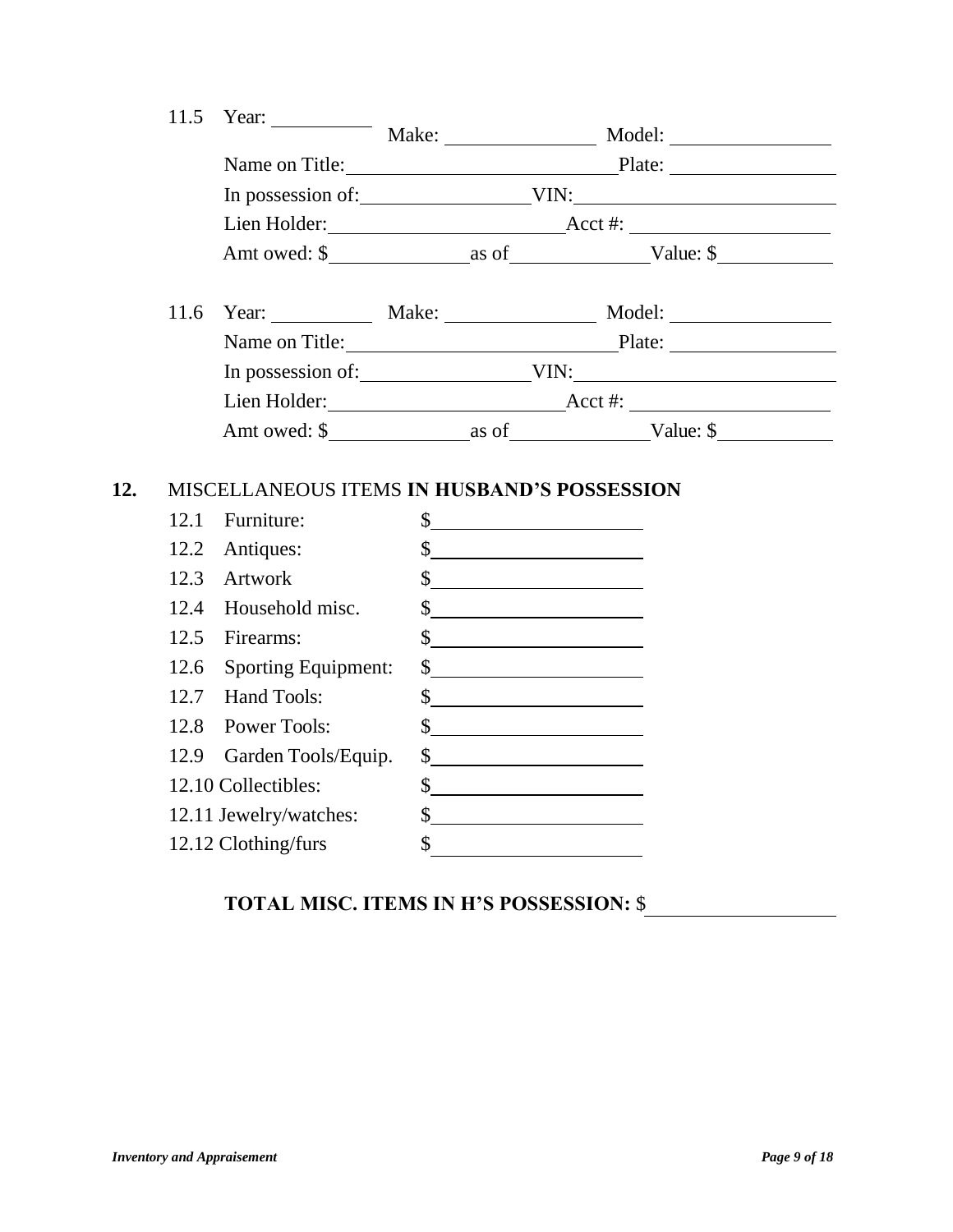#### **13.** MISCELLANEOUS ITEMS **IN WIFE'S POSSESSION**

| 13.1 Furniture:          | \$                                                                                                                                                                                                                                                                                                                                                                                                                              |
|--------------------------|---------------------------------------------------------------------------------------------------------------------------------------------------------------------------------------------------------------------------------------------------------------------------------------------------------------------------------------------------------------------------------------------------------------------------------|
| 13.2 Antiques:           | $\frac{1}{2}$                                                                                                                                                                                                                                                                                                                                                                                                                   |
| 13.3 Artwork             |                                                                                                                                                                                                                                                                                                                                                                                                                                 |
| 13.4 Household misc.     | $\frac{\text{S}}{\text{S}}$                                                                                                                                                                                                                                                                                                                                                                                                     |
| 13.5 Firearms:           | $\sim$                                                                                                                                                                                                                                                                                                                                                                                                                          |
| 13.6 Sporting Equipment: | $\frac{1}{2}$                                                                                                                                                                                                                                                                                                                                                                                                                   |
| 13.7 Hand Tools:         | $\int$                                                                                                                                                                                                                                                                                                                                                                                                                          |
| 13.8 Power Tools:        | $\frac{1}{\sqrt{1-\frac{1}{2}}}\frac{1}{\sqrt{1-\frac{1}{2}}}\frac{1}{\sqrt{1-\frac{1}{2}}}\frac{1}{\sqrt{1-\frac{1}{2}}}\frac{1}{\sqrt{1-\frac{1}{2}}}\frac{1}{\sqrt{1-\frac{1}{2}}}\frac{1}{\sqrt{1-\frac{1}{2}}}\frac{1}{\sqrt{1-\frac{1}{2}}}\frac{1}{\sqrt{1-\frac{1}{2}}}\frac{1}{\sqrt{1-\frac{1}{2}}}\frac{1}{\sqrt{1-\frac{1}{2}}}\frac{1}{\sqrt{1-\frac{1}{2}}}\frac{1}{\sqrt{1-\frac{1}{2}}}\frac{1}{\sqrt{1-\frac{$ |
| 13.9 Garden Tools/Equip. | $\sim$                                                                                                                                                                                                                                                                                                                                                                                                                          |
| 13.10 Collectibles:      | \$<br><u> 1989 - Johann Stone, mars and de Brasilia (b. 1989)</u>                                                                                                                                                                                                                                                                                                                                                               |
| 13.11 Jewelry/watches:   | $\sim$                                                                                                                                                                                                                                                                                                                                                                                                                          |
| 13.12 Clothing/furs      |                                                                                                                                                                                                                                                                                                                                                                                                                                 |

## **TOTAL MISC. ITEMS IN W'S POSSESSION:** \$

#### 14. LIVESTOCK

|     | 14.1 |                                                                                                                                                                                                                                      |               |
|-----|------|--------------------------------------------------------------------------------------------------------------------------------------------------------------------------------------------------------------------------------------|---------------|
|     |      | In possession of: $\Box$ Husband $\Box$ Wife Value: \$                                                                                                                                                                               |               |
|     | 14.2 |                                                                                                                                                                                                                                      |               |
|     |      | In possession of: $\Box$ Husband $\Box$ Wife Value: \$                                                                                                                                                                               |               |
| 15. |      | <b>TRAVEL ACCOUNTS</b>                                                                                                                                                                                                               |               |
|     | 15.1 |                                                                                                                                                                                                                                      |               |
|     |      | In possession of: $\Box$ Husband $\Box$ Wife Value: \$                                                                                                                                                                               |               |
|     |      |                                                                                                                                                                                                                                      |               |
|     | 15.2 | Description: <u>contract and contract and contract and contract and contract and contract and contract and contract and contract and contract and contract and contract and contract and contract and contract and contract and </u> |               |
|     |      | In possession of: $\Box$ Husband $\Box$ Wife Value: \$                                                                                                                                                                               |               |
|     |      |                                                                                                                                                                                                                                      |               |
|     | 15.3 | Description:                                                                                                                                                                                                                         |               |
|     |      | In possession of: $\Box$ Husband $\Box$ Wife Value: \$                                                                                                                                                                               |               |
|     |      | <b>Inventory and Appraisement</b>                                                                                                                                                                                                    | Page 10 of 18 |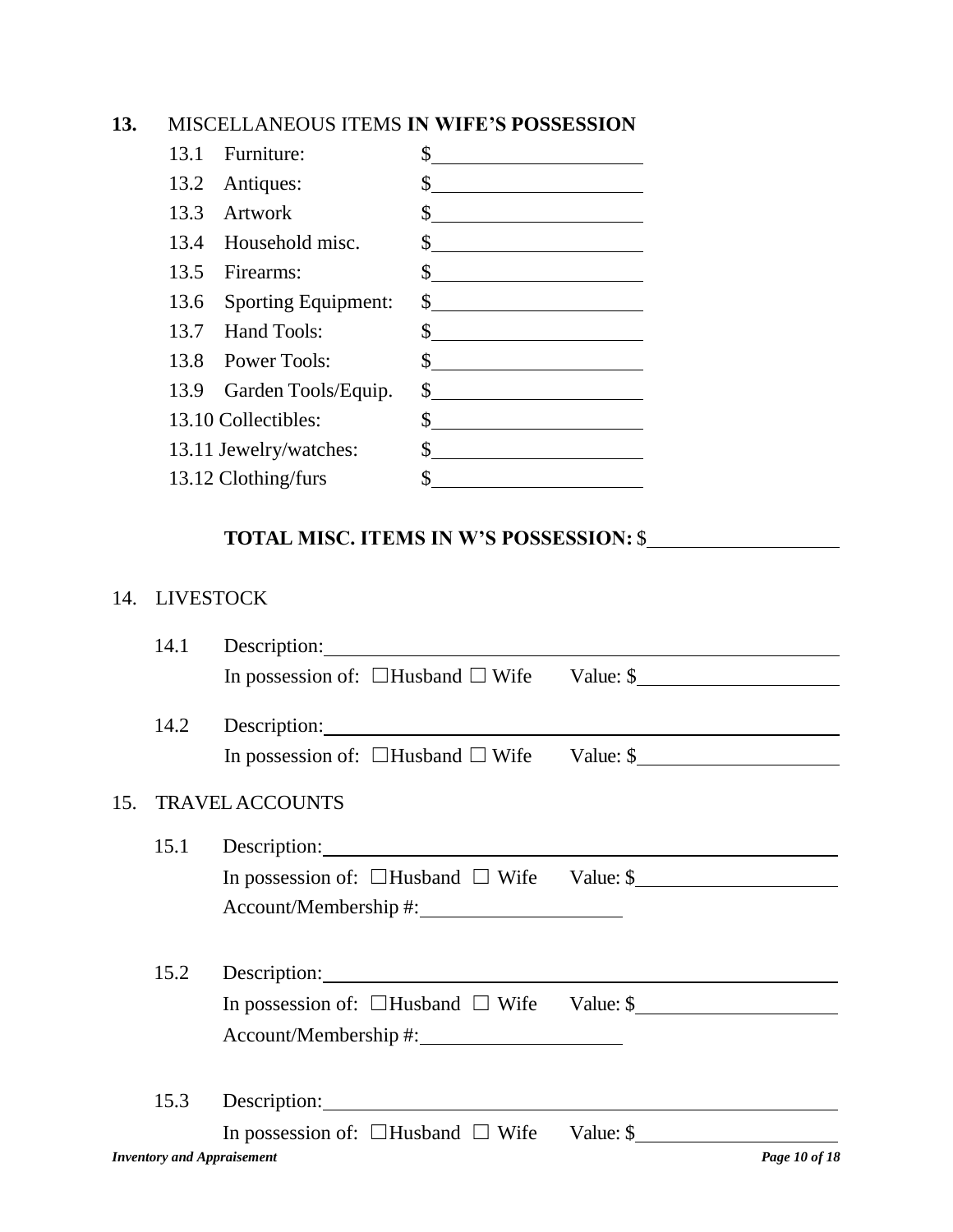| Account/Membership #: |  |
|-----------------------|--|
|-----------------------|--|

|     | 15.4 | Description: New York 1988                                                                                                                                                                                                     |
|-----|------|--------------------------------------------------------------------------------------------------------------------------------------------------------------------------------------------------------------------------------|
|     |      | In possession of: $\Box$ Husband $\Box$ Wife Value: \$                                                                                                                                                                         |
|     |      |                                                                                                                                                                                                                                |
|     |      |                                                                                                                                                                                                                                |
| 16. |      | <b>CLUB MEMBERSHIPS</b>                                                                                                                                                                                                        |
|     | 16.1 |                                                                                                                                                                                                                                |
|     |      |                                                                                                                                                                                                                                |
|     |      |                                                                                                                                                                                                                                |
|     | 16.2 | Name of club:                                                                                                                                                                                                                  |
|     |      |                                                                                                                                                                                                                                |
|     |      |                                                                                                                                                                                                                                |
|     |      |                                                                                                                                                                                                                                |
|     |      | 16.3 Name of club: 16.3 Name of club:                                                                                                                                                                                          |
|     |      |                                                                                                                                                                                                                                |
|     |      |                                                                                                                                                                                                                                |
| 17. |      | MISCELLANEOUS ASSETS WORTH OVER \$500 NOT OTHERWISE<br><b>DISCLOSED</b>                                                                                                                                                        |
|     | 17.1 |                                                                                                                                                                                                                                |
|     |      | In possession of: $\Box$ Husband $\Box$ Wife Value: \$                                                                                                                                                                         |
|     | 17.2 |                                                                                                                                                                                                                                |
|     |      | In possession of: $\Box$ Husband $\Box$ Wife Value: \$                                                                                                                                                                         |
|     | 17.3 | Description: New York Changes and Changes and Changes and Changes and Changes and Changes and Changes and Changes and Changes and Changes and Changes and Changes and Changes and Changes and Changes and Changes and Changes  |
|     |      |                                                                                                                                                                                                                                |
|     | 17.4 | Description: New York Changes and Security and Security and Security and Security and Security and Security and Security and Security and Security and Security and Security and Security and Security and Security and Securi |
|     |      | In possession of: $\Box$ Husband $\Box$ Wife<br>Value: $\frac{\sqrt{2}}{2}$                                                                                                                                                    |
|     | 17.5 | Description:                                                                                                                                                                                                                   |
|     |      | Value: $\frac{1}{2}$<br>In possession of: $\Box$ Husband $\Box$ Wife                                                                                                                                                           |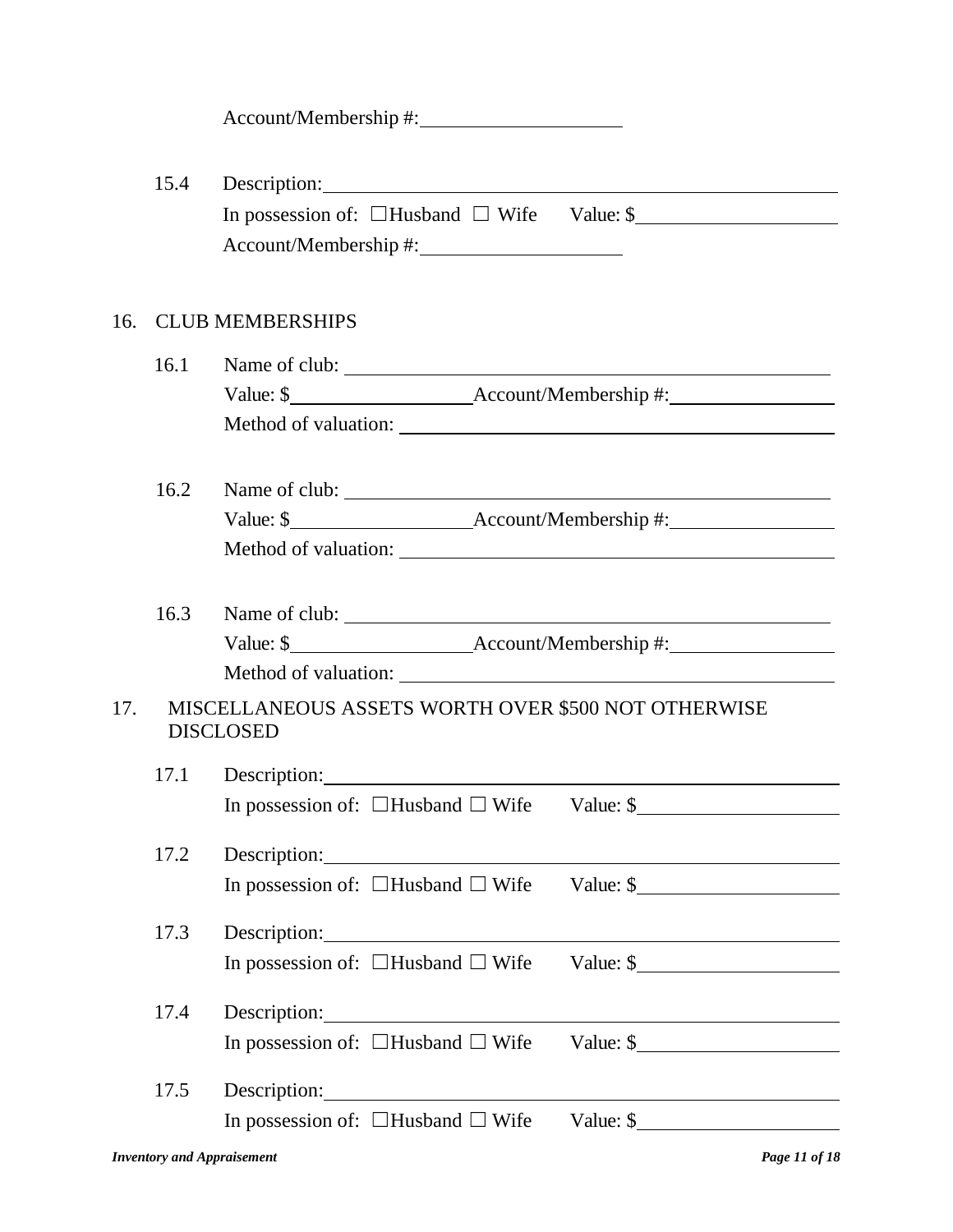|     | 17.6  | Description:                                                                                                                                                                                                                                                                                       |
|-----|-------|----------------------------------------------------------------------------------------------------------------------------------------------------------------------------------------------------------------------------------------------------------------------------------------------------|
|     |       | In possession of: $\Box$ Husband $\Box$ Wife Value: \$                                                                                                                                                                                                                                             |
|     | 17.7  |                                                                                                                                                                                                                                                                                                    |
|     |       | Description: New York Changes and Changes and Changes and Changes and Changes and Changes and Changes and Changes and Changes and Changes and Changes and Changes and Changes and Changes and Changes and Changes and Changes<br>In possession of: $\Box$ Husband $\Box$ Wife Value: \$            |
|     |       |                                                                                                                                                                                                                                                                                                    |
|     | 17.8  | Description: Network of the Contract of the Contract of the Contract of the Contract of the Contract of the Contract of the Contract of the Contract of the Contract of the Contract of the Contract of the Contract of the Co                                                                     |
|     |       | In possession of: $\Box$ Husband $\Box$ Wife Value: \$                                                                                                                                                                                                                                             |
|     | 17.9  | Description: New York Changes and Changes and Changes and Changes and Changes and Changes and Changes and Changes and Changes and Changes and Changes and Changes and Changes and Changes and Changes and Changes and Changes                                                                      |
|     |       | In possession of: $\Box$ Husband $\Box$ Wife Value: \$                                                                                                                                                                                                                                             |
|     |       |                                                                                                                                                                                                                                                                                                    |
|     | 17.10 | Description: New York Changes and Changes and Changes and Changes and Changes and Changes and Changes and Changes and Changes and Changes and Changes and Changes and Changes and Changes and Changes and Changes and Changes                                                                      |
|     |       | In possession of: $\Box$ Husband $\Box$ Wife Value: \$                                                                                                                                                                                                                                             |
|     | 17.11 | Description: Note and the set of the set of the set of the set of the set of the set of the set of the set of the set of the set of the set of the set of the set of the set of the set of the set of the set of the set of th                                                                     |
|     |       | In possession of: $\Box$ Husband $\Box$ Wife Value: \$                                                                                                                                                                                                                                             |
|     | 17.12 | Description: <u>contract and contract and contract and contract and contract and contract and contract and contract and contract and contract and contract and contract and contract and contract and contract and contract and </u>                                                               |
|     |       | In possession of: $\Box$ Husband $\Box$ Wife Value: \$                                                                                                                                                                                                                                             |
| 18. |       | COMMUNITY CLAIM FOR REIMBURSEMENT (IF PLEADED)                                                                                                                                                                                                                                                     |
|     |       |                                                                                                                                                                                                                                                                                                    |
|     | 18.1  | Description: <u>contract and contract and contract and contract and contract and contract and contract and contract and contract and contract and contract and contract and contract and contract and contract and contract and </u>                                                               |
|     |       | Amt. Claimed: \$___________________Claimed against: □Husband □ Wife                                                                                                                                                                                                                                |
|     |       | Details:                                                                                                                                                                                                                                                                                           |
|     | 18.2  | Description:<br><u> 1989 - Johann Barn, mars ann an t-Amhain Aonaich an t-Aonaich an t-Aonaich an t-Aonaich an t-Aonaich an t-Aon</u>                                                                                                                                                              |
|     |       | Amt. Claimed: \$_______________Claimed against: □Husband □ Wife                                                                                                                                                                                                                                    |
|     |       |                                                                                                                                                                                                                                                                                                    |
|     | 18.3  | Description: Next and Solid Contract to the Contract of the Contract of the Contract of the Contract of the Contract of the Contract of the Contract of the Contract of the Contract of the Contract of the Contract of the Co                                                                     |
|     |       | Amt. Claimed: \$__________________Claimed against: □Husband □ Wife                                                                                                                                                                                                                                 |
|     |       |                                                                                                                                                                                                                                                                                                    |
|     |       |                                                                                                                                                                                                                                                                                                    |
|     | 18.4  | Description: New York Changes and Security and Security and Security and Security and Security and Security and Security and Security and Security and Security and Security and Security and Security and Security and Securi<br>Amt. Claimed: \$________________Claimed against: □Husband □ Wife |
|     |       | Details:                                                                                                                                                                                                                                                                                           |
|     |       |                                                                                                                                                                                                                                                                                                    |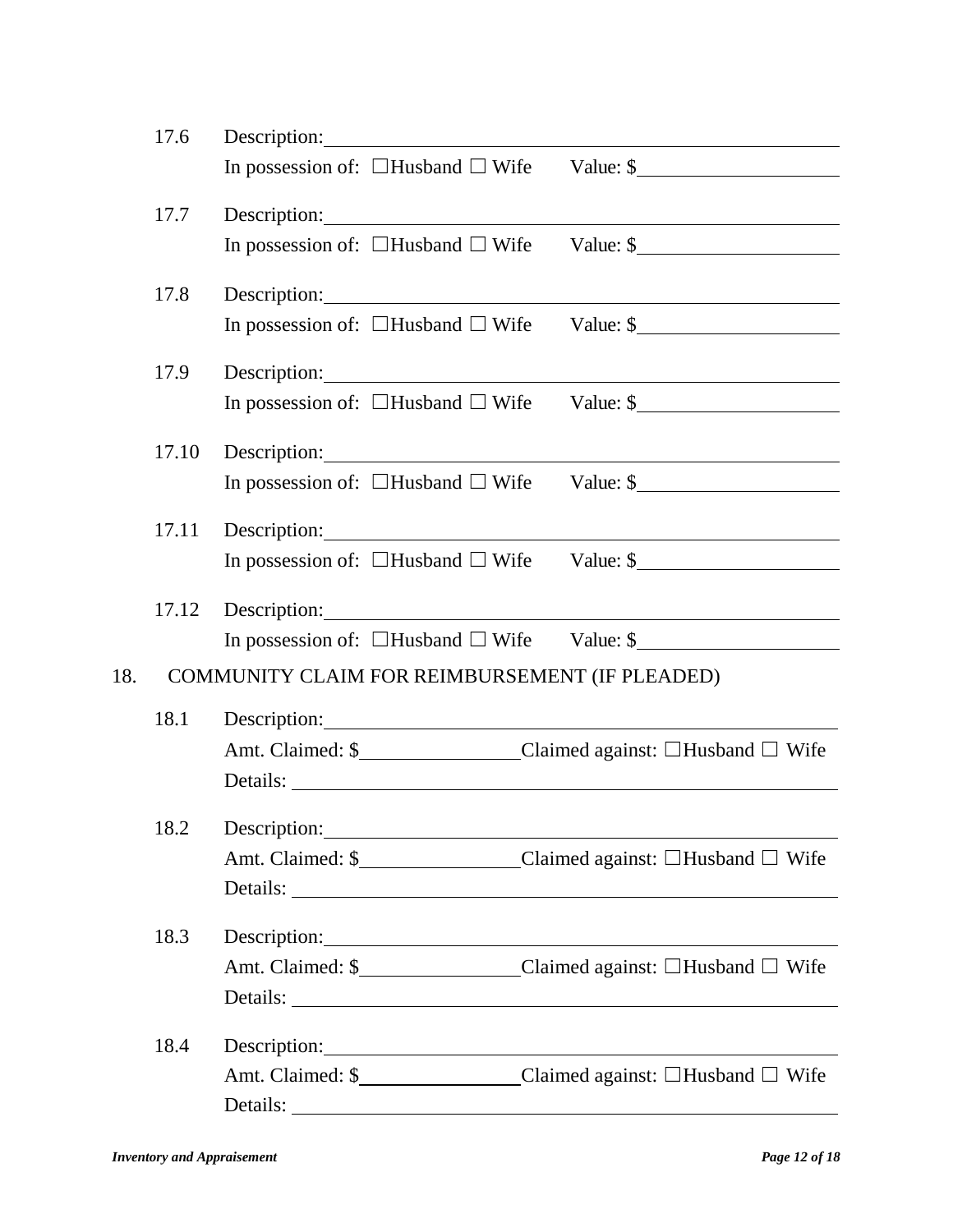#### 19. CREDIT CARDS AND UNSECURED CHARGEACCOUNTS

| 19.1 |                    |                                                                                                                                                                                                                                |
|------|--------------------|--------------------------------------------------------------------------------------------------------------------------------------------------------------------------------------------------------------------------------|
|      |                    | Amt. owed: \$_______________________Name on account: □Husband □ Wife                                                                                                                                                           |
|      |                    |                                                                                                                                                                                                                                |
| 19.2 |                    | Description:                                                                                                                                                                                                                   |
|      |                    | Amt. owed: \$_______________________Name on account: □Husband □ Wife                                                                                                                                                           |
|      |                    | Details:                                                                                                                                                                                                                       |
| 19.3 |                    | Description:                                                                                                                                                                                                                   |
|      |                    | Amt. owed: \$______________________Name on account: □Husband □ Wife                                                                                                                                                            |
|      |                    | Details:                                                                                                                                                                                                                       |
| 19.4 |                    | Description:                                                                                                                                                                                                                   |
|      |                    | Amt. owed: \$ Name on account: □Husband □ Wife                                                                                                                                                                                 |
|      |                    |                                                                                                                                                                                                                                |
| 19.5 |                    | Description: Note and the set of the set of the set of the set of the set of the set of the set of the set of the set of the set of the set of the set of the set of the set of the set of the set of the set of the set of th |
|      |                    | Amt. owed: \$_______________________Name on account: □Husband □ Wife                                                                                                                                                           |
|      |                    |                                                                                                                                                                                                                                |
| 19.6 |                    | Description: New York Changes and Changes and Changes and Changes and Changes and Changes and Changes and Changes and Changes and Changes and Changes and Changes and Changes and Changes and Changes and Changes and Changes  |
|      |                    | Amt. owed: \$________________________Name on account: □Husband □ Wife                                                                                                                                                          |
|      |                    |                                                                                                                                                                                                                                |
|      |                    | 19.7 Description:                                                                                                                                                                                                              |
|      |                    | Amt. owed: \$________________________Name on account: □Husband □ Wife                                                                                                                                                          |
|      |                    | Details:                                                                                                                                                                                                                       |
| 19.8 |                    | Description: New York 1988                                                                                                                                                                                                     |
|      |                    | Amt. owed: \$_______________________Name on account: □Husband □ Wife                                                                                                                                                           |
|      |                    |                                                                                                                                                                                                                                |
| 19.9 |                    |                                                                                                                                                                                                                                |
|      |                    | Amt. owed: \$________________________Name on account: □Husband □ Wife                                                                                                                                                          |
|      |                    |                                                                                                                                                                                                                                |
|      | 10.10 Description: |                                                                                                                                                                                                                                |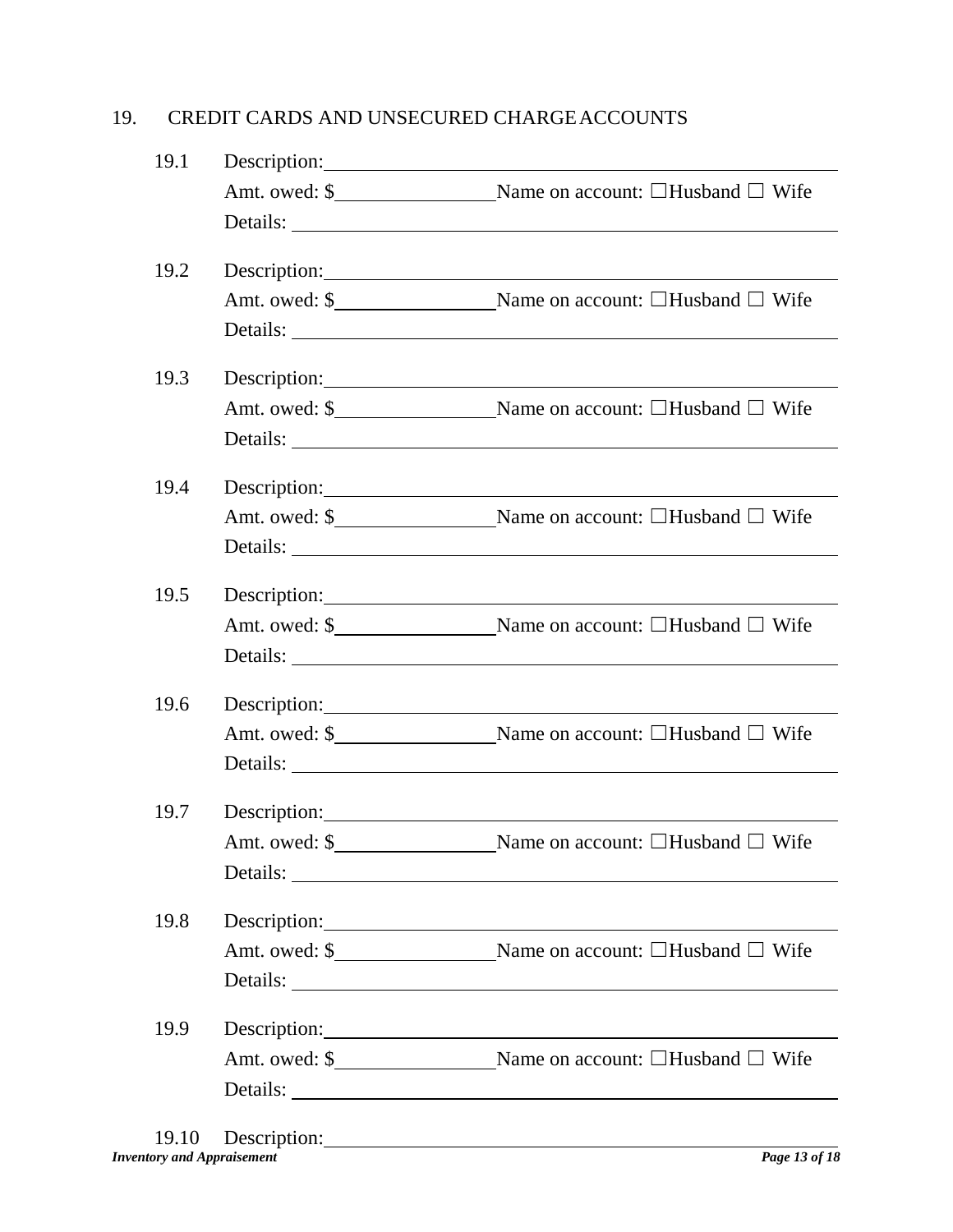| Amt. owed: \$ | Name on account: $\Box$ Husband $\Box$ Wife |
|---------------|---------------------------------------------|
| Details:      |                                             |

#### 20. TAX LIABILITIES AND ASSESSMENTS

|     | 20.1 |                                  | Taxing Authority Name: 1996. The Contract of the Contract of Taxing Authority Name:                           |  |  |
|-----|------|----------------------------------|---------------------------------------------------------------------------------------------------------------|--|--|
|     |      | Amt. owed for current year: \$   |                                                                                                               |  |  |
|     |      | Amt. owed for previous years: \$ |                                                                                                               |  |  |
|     | 20.2 |                                  |                                                                                                               |  |  |
|     |      | Amt. owed for current year: \$   |                                                                                                               |  |  |
|     |      | Amt. owed for previous years: \$ |                                                                                                               |  |  |
|     | 20.3 |                                  |                                                                                                               |  |  |
|     |      | Amt. owed for current year: \$   |                                                                                                               |  |  |
|     |      | Amt. owed for previous years: \$ |                                                                                                               |  |  |
| 21. |      | <b>INHERITANCE</b> )             | HUSBAND'S SEPARATE ESTATE (PROPERTY PURCHASED PRIOR TO<br>MARRIAGE OR RECEIVED DURING THE MARRIAGE BY GIFT OR |  |  |
|     | 21.1 |                                  |                                                                                                               |  |  |
|     |      |                                  | Date acquired: _______________________How acquired: ____________________________                              |  |  |
|     |      |                                  |                                                                                                               |  |  |
|     |      |                                  |                                                                                                               |  |  |
|     |      |                                  |                                                                                                               |  |  |
|     | 21.2 |                                  | Description:                                                                                                  |  |  |
|     |      |                                  | Date acquired: ______________________How acquired: ______________________________                             |  |  |
|     |      |                                  |                                                                                                               |  |  |
|     |      |                                  |                                                                                                               |  |  |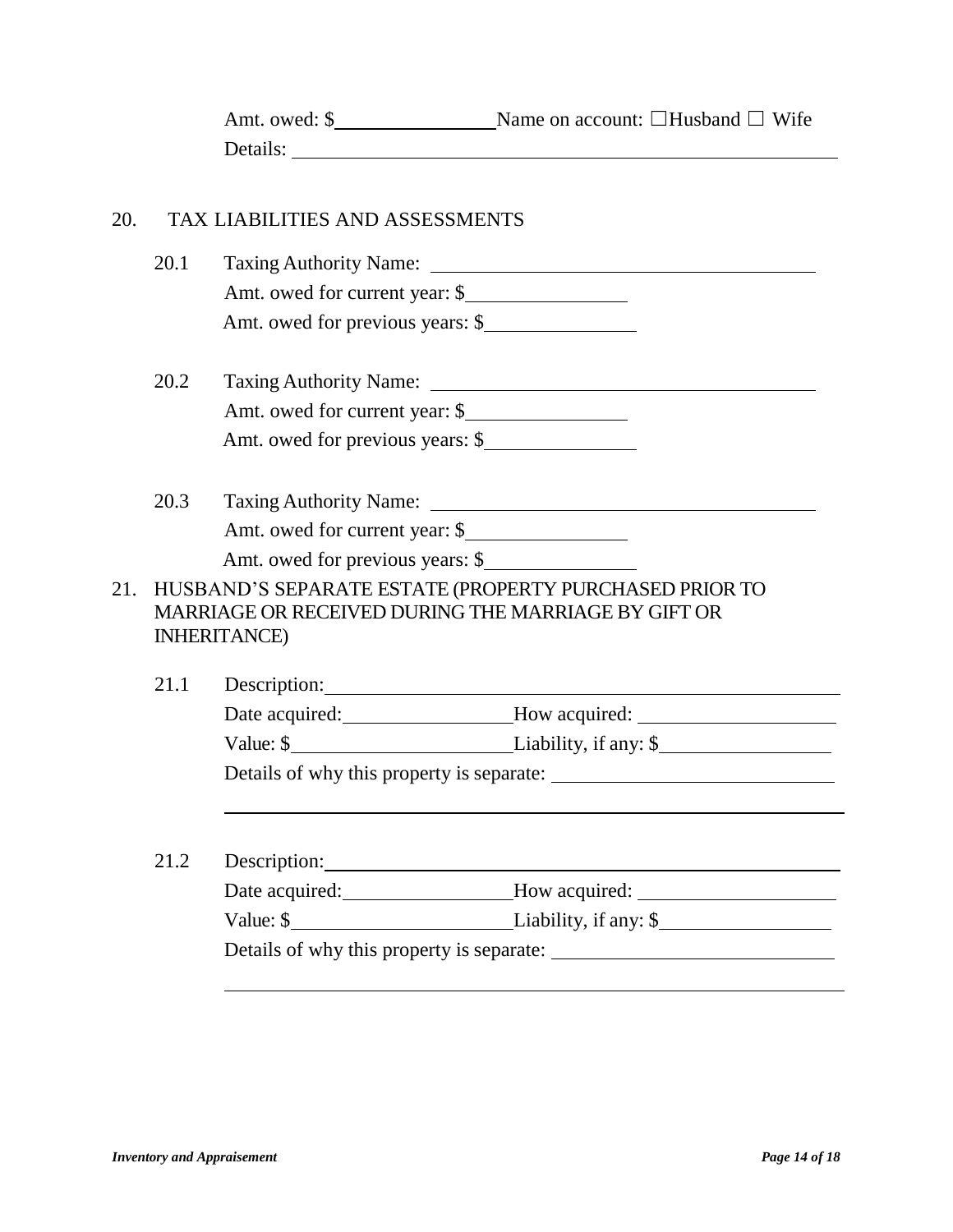| 21.3 | Description:                                                                                                                                                                                                                  |                                                                                   |  |  |  |
|------|-------------------------------------------------------------------------------------------------------------------------------------------------------------------------------------------------------------------------------|-----------------------------------------------------------------------------------|--|--|--|
|      |                                                                                                                                                                                                                               | Date acquired: ______________________How acquired: ______________________________ |  |  |  |
|      |                                                                                                                                                                                                                               |                                                                                   |  |  |  |
|      |                                                                                                                                                                                                                               |                                                                                   |  |  |  |
|      |                                                                                                                                                                                                                               |                                                                                   |  |  |  |
|      | 22. WIFE'S SEPARATE ESTATE (PROPERTY PURCHASED PRIOR TO MARRIAGE<br>OR RECEIVED DURING THE MARRIAGE BY GIFT OR INHERITANCE)                                                                                                   |                                                                                   |  |  |  |
| 22.1 |                                                                                                                                                                                                                               |                                                                                   |  |  |  |
|      |                                                                                                                                                                                                                               | Date acquired: _____________________How acquired: _______________________________ |  |  |  |
|      |                                                                                                                                                                                                                               |                                                                                   |  |  |  |
|      |                                                                                                                                                                                                                               |                                                                                   |  |  |  |
|      |                                                                                                                                                                                                                               |                                                                                   |  |  |  |
| 22.2 | Description: New York Changes and Changes and Changes and Changes and Changes and Changes and Changes and Changes and Changes and Changes and Changes and Changes and Changes and Changes and Changes and Changes and Changes |                                                                                   |  |  |  |
|      |                                                                                                                                                                                                                               | Date acquired: ______________________How acquired: _____________________________  |  |  |  |
|      |                                                                                                                                                                                                                               |                                                                                   |  |  |  |
|      |                                                                                                                                                                                                                               |                                                                                   |  |  |  |
|      |                                                                                                                                                                                                                               |                                                                                   |  |  |  |
| 22.3 |                                                                                                                                                                                                                               |                                                                                   |  |  |  |
|      |                                                                                                                                                                                                                               | Date acquired: Mow acquired: Mow acquired: Mow acquired:                          |  |  |  |
|      |                                                                                                                                                                                                                               |                                                                                   |  |  |  |
|      |                                                                                                                                                                                                                               |                                                                                   |  |  |  |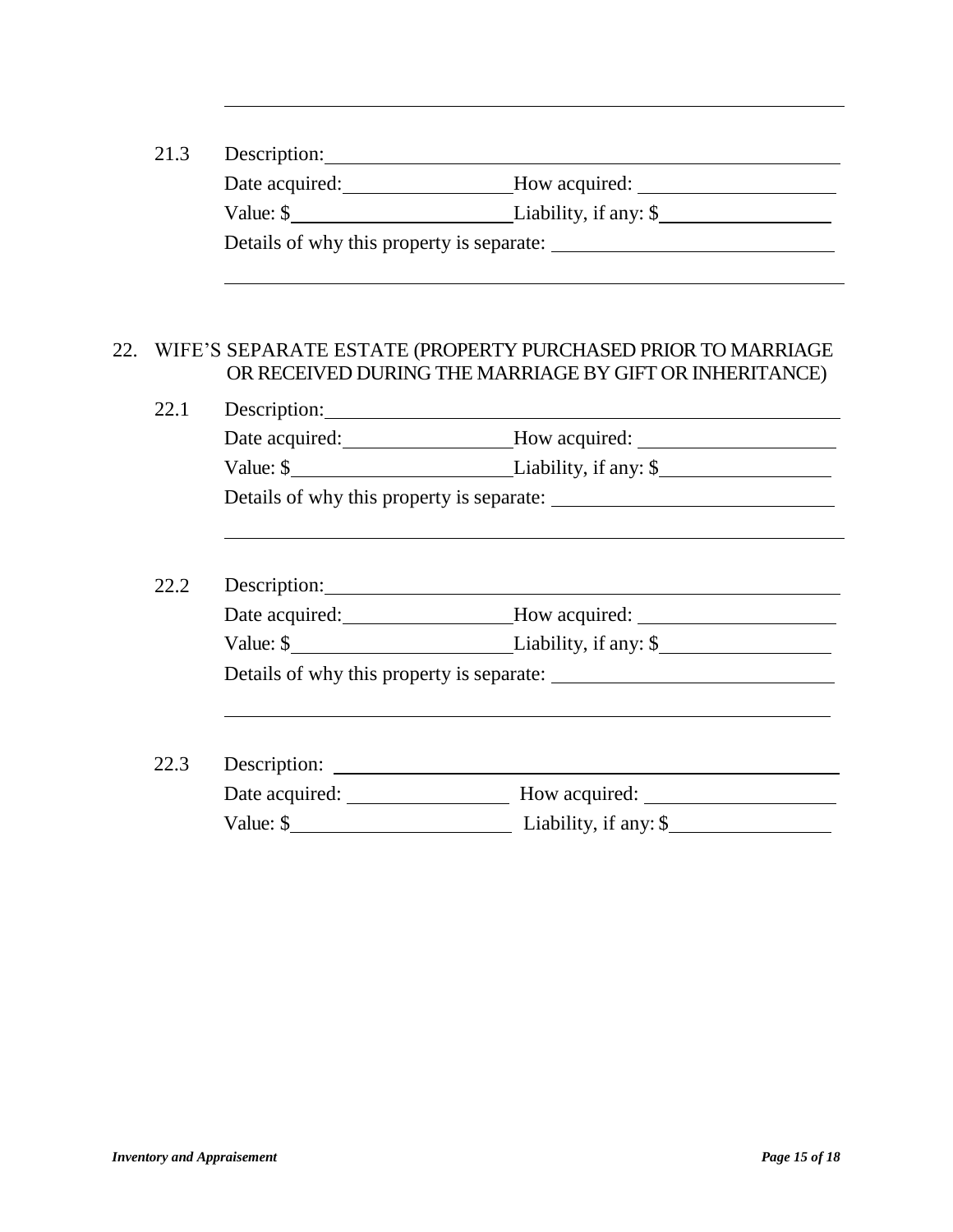|     |      |                                               | Details of why this property is separate:                                                                                                                                                                                            |
|-----|------|-----------------------------------------------|--------------------------------------------------------------------------------------------------------------------------------------------------------------------------------------------------------------------------------------|
| 23. |      | HUSBAND'S SEPARATE ESTATE CLAIMS (IF PLEADED) |                                                                                                                                                                                                                                      |
|     | 23.1 |                                               |                                                                                                                                                                                                                                      |
|     |      |                                               | Details:                                                                                                                                                                                                                             |
|     | 23.1 |                                               | Claims against Wife's Separate Estate: \$                                                                                                                                                                                            |
|     |      |                                               |                                                                                                                                                                                                                                      |
|     |      |                                               |                                                                                                                                                                                                                                      |
| 24. |      | WIFE'S SEPARATE ESTATE CLAIMS (IF PLEADED)    |                                                                                                                                                                                                                                      |
|     | 24.1 |                                               | Claims against Community: \$                                                                                                                                                                                                         |
|     |      |                                               |                                                                                                                                                                                                                                      |
|     | 24.1 |                                               | Claims against Husband's Separate Estate: \$                                                                                                                                                                                         |
|     |      |                                               |                                                                                                                                                                                                                                      |
|     |      |                                               |                                                                                                                                                                                                                                      |
|     |      |                                               |                                                                                                                                                                                                                                      |
| 25. |      | <b>DEBTS NOT LISTED ABOVE</b>                 |                                                                                                                                                                                                                                      |
|     | 25.1 |                                               | Description: <u>contract and contract and contract and contract and contract and contract and contract and contract and contract and contract and contract and contract and contract and contract and contract and contract and </u> |
|     |      |                                               | Amt. owed: \$________________________Name on account: □Husband □ Wife                                                                                                                                                                |
|     |      |                                               |                                                                                                                                                                                                                                      |
|     | 25.2 |                                               | Description: <u>contract and contract and contract and contract and contract and contract and contract and contract and contract and contract and contract and contract and contract and contract and contract and contract and </u> |
|     |      |                                               | Amt. owed: \$_________________________Name on account: □Husband □ Wife                                                                                                                                                               |
|     |      |                                               |                                                                                                                                                                                                                                      |
|     | 25.3 |                                               |                                                                                                                                                                                                                                      |
|     |      |                                               | Amt. owed: \$________________________Name on account: □Husband □ Wife                                                                                                                                                                |
|     |      | Details:                                      | <u> 1980 - Johann Stoff, fransk politik (d. 1980)</u>                                                                                                                                                                                |
|     | 25.4 | Description:                                  |                                                                                                                                                                                                                                      |
|     |      |                                               | Amt. owed: \$______________________Name on account: □Husband □ Wife                                                                                                                                                                  |
|     |      | Details:                                      | <u> 1980 - Johann Barbara, martxa amerikan personal (h. 1980).</u>                                                                                                                                                                   |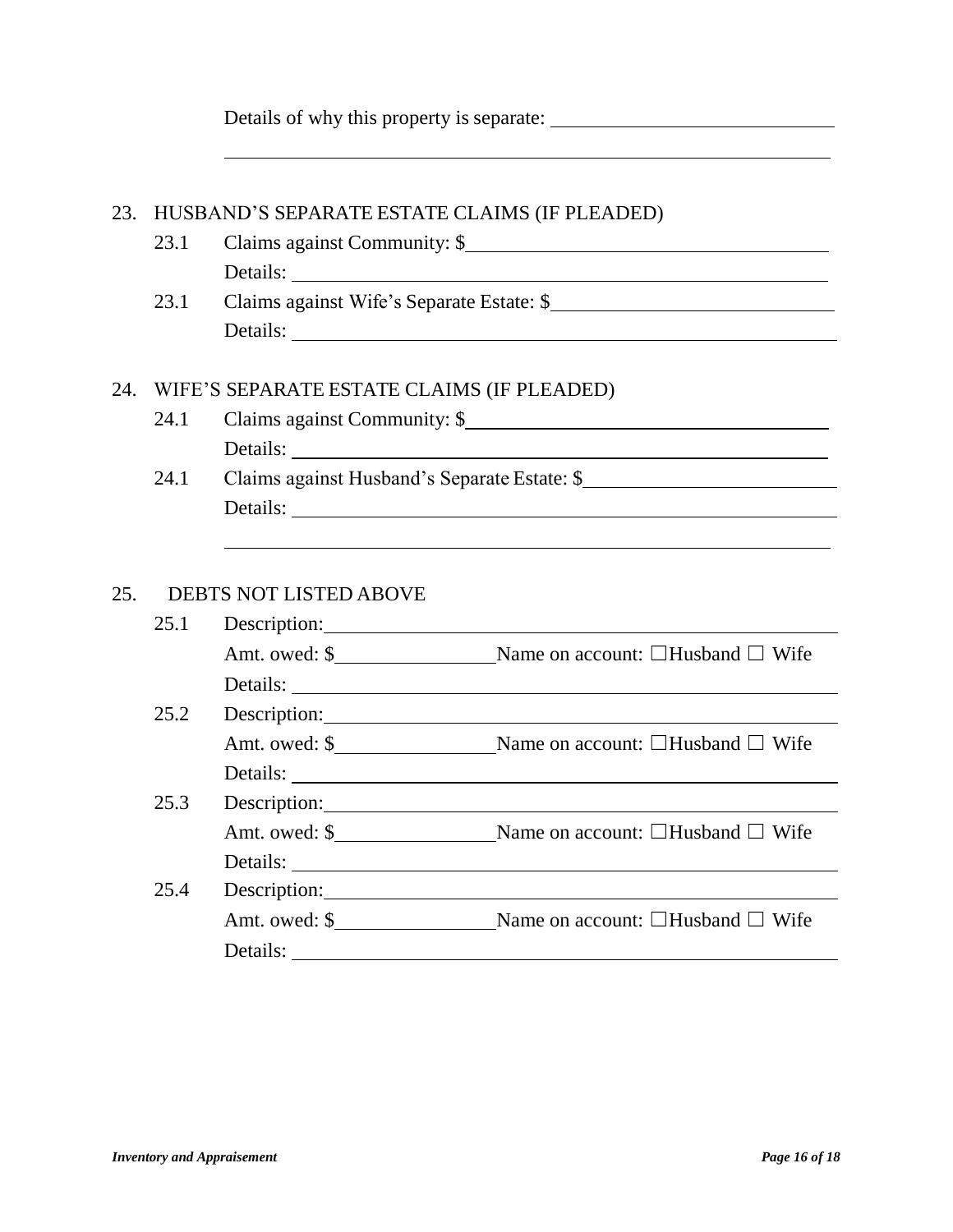#### **UNSWORN DECLARATION OF WIFE**

| <b>STATE OF TEXAS</b> |    |                                         |
|-----------------------|----|-----------------------------------------|
| <b>COUNTY</b>         | Ö. |                                         |
| "My name is<br>is     |    | , my date of birth<br>and my address is |

\_\_\_\_\_\_\_\_\_\_\_\_\_\_\_\_\_\_\_\_\_\_\_\_\_\_\_\_\_\_\_\_\_\_\_\_\_\_\_\_\_\_\_\_\_\_\_\_\_\_\_\_\_\_\_\_\_\_\_\_\_\_\_\_\_\_\_\_\_.

I declare under penalty of perjury that the following is true and correct.

This Inventory and appraisement contains:

- a. a full and complete list of all properties in my possession or subject to my control that I claim belong to the community estate of me and my spouse, with the values thereof;
- b. a full and complete list of all properties in my possession or subject to my control that I claim or admit as my or my spouse's separate property and estate, with the values thereof; and
- c. a full and complete list of the debts that I claim are community indebtedness.

Any omission from this inventory is not intentional but is done through mere inadvertence and not to mislead my spouse. Furthermore, there may be other assets and liabilities of which my spouse is aware, and their omission from this inventory should not be construed as a waiver of my interest in those items.

| <b>SIGNED</b><br>$+1.10$<br>ulls<br>பய | $- - -$<br>ua,<br>vι | $\Omega$<br>11<br>ш<br>$\sim$ |
|----------------------------------------|----------------------|-------------------------------|
| $\sim$<br>$\mathcal{L}$ ounty          |                      |                               |